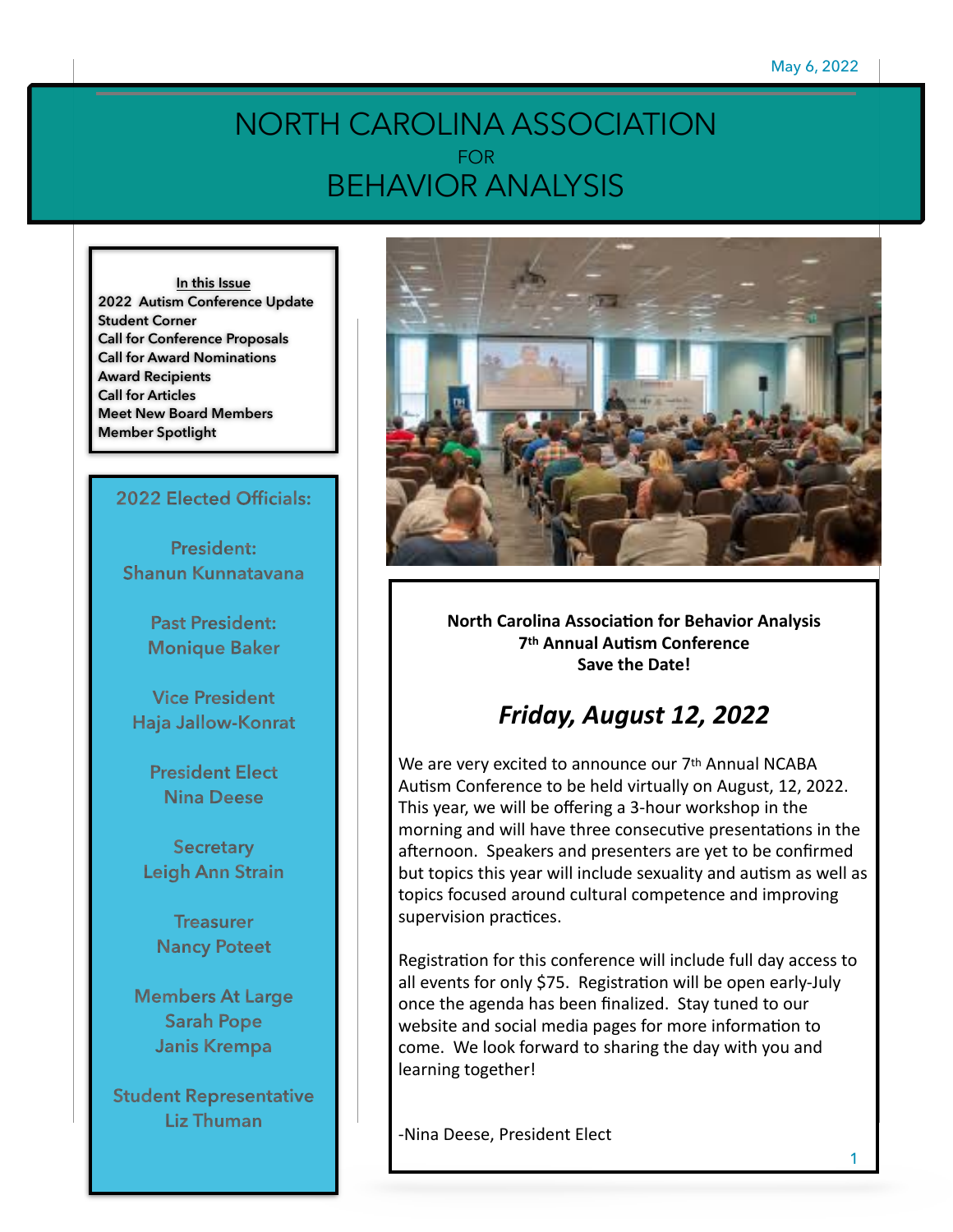

### **Submit your Proposal to Present a Paper or Poster at the NCABA 2023 Annual Conference**

Share your work with others at our annual conference by presenting a paper in a one hour session or by presenting the information in poster form at our poster session on the first evening of the conference. Monetary awards are given for Best Undergraduate Student Poster, Best Graduate Student Poster, and Best Professional Poster. The deadline for paper submissions is December 1st, 2023 and the deadline for poster submissions is January 7th, 2022. You can submit your proposal online now by clicking on this [NCABA](https://www.nc-aba.com/proposals/) We encourage you to submit your proposal early.



**We are excited to announce the 34th Annual NCABA Conference in Winston-Salem.**

**Our hope is to finally be able to gather again in person!**

## **The Conference will be held** *February 22nd – 24th 2023*

*We look forward to bringing you an inspiring line up of invited speakers and workshops.*

**[NCABA 2023 Annual Conference Hotel Booking](https://www.marriott.com/events/start.mi?id=1653570310215&key=GRP)**

Winston-Salem Marriott for \$169 USD per night Start Date: Tuesday, February 21, 2023 End Date: Friday, February 24, 2023 Last Day to Book: Tuesday, January 24, 2023

*[Book your group rate for NC Association for Behavior Analysis](https://www.marriott.com/events/start.mi?id=1653570310215&key=GRP)*

**•**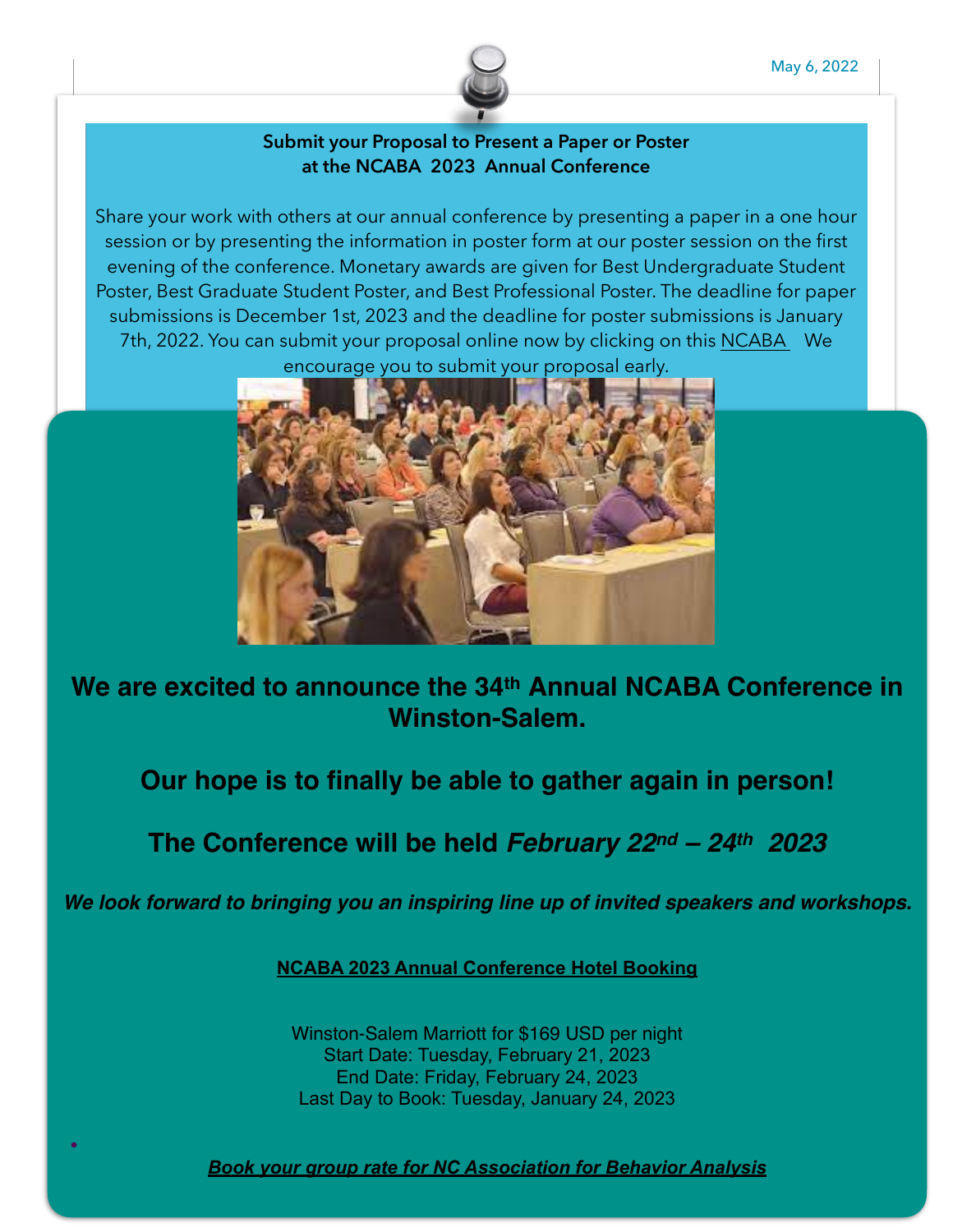### **Awards Nominations Sought**

**At each annual conference awards are given to recognize individuals who have demonstrated outstanding work in the field of behavior analysis. If you know of someone like this, please complete the [Nomination Form](https://www.nc-aba.com/award-nomination/) for one of the awards described below.** 

# **2022 Award Recipients:**

*~Fred Keller Excellence in Behavior Analysis Award~* 

Given to a person who has made an outstanding contribution to the field of behavior analysis in North Carolina and whose work demonstrates the highest quality in the application of behavior analytic principles.

2022 Award Recipient:

Mark Galizio

*~~Lifetime Achievement Award~* 

2022 Award Recipient:

Carol Pilgrim

*~Student Scholarship Award~* 

Given to a student who has excelled in their advanced course work and who has demonstrated excellent behavior analytic skills in their advanced course work and practical experience in behavior analysis, and who would benefit from attending the conference. The sponsor who nominates the student should be a faculty member or internship supervisor who can briefly indicate how the student's work demonstrates potential for behavior analysis application in North Carolina. The recipient of this award will receive complimentary conference registration to the next annual conference and a \$100.00 stipend toward conference expenses

2022 Award Recipient:

Sarah Teague

### *~~Technical Utilization Award~*

Given to a person who has not been formerly trained in behavior analysis, but who has excelled at applying behavioral technology in their work. To qualify, the candidate must not have received formal, graduate level training in behavior analysis. The recipient of this award will receive complimentary conference registration to the next annual conference and a \$100.00 stipend toward conference expenses.

2022 Award Recipient:

Carly Hodges

*~~Do Things Award~* 

2022 Award Recipient:

Selene Johnson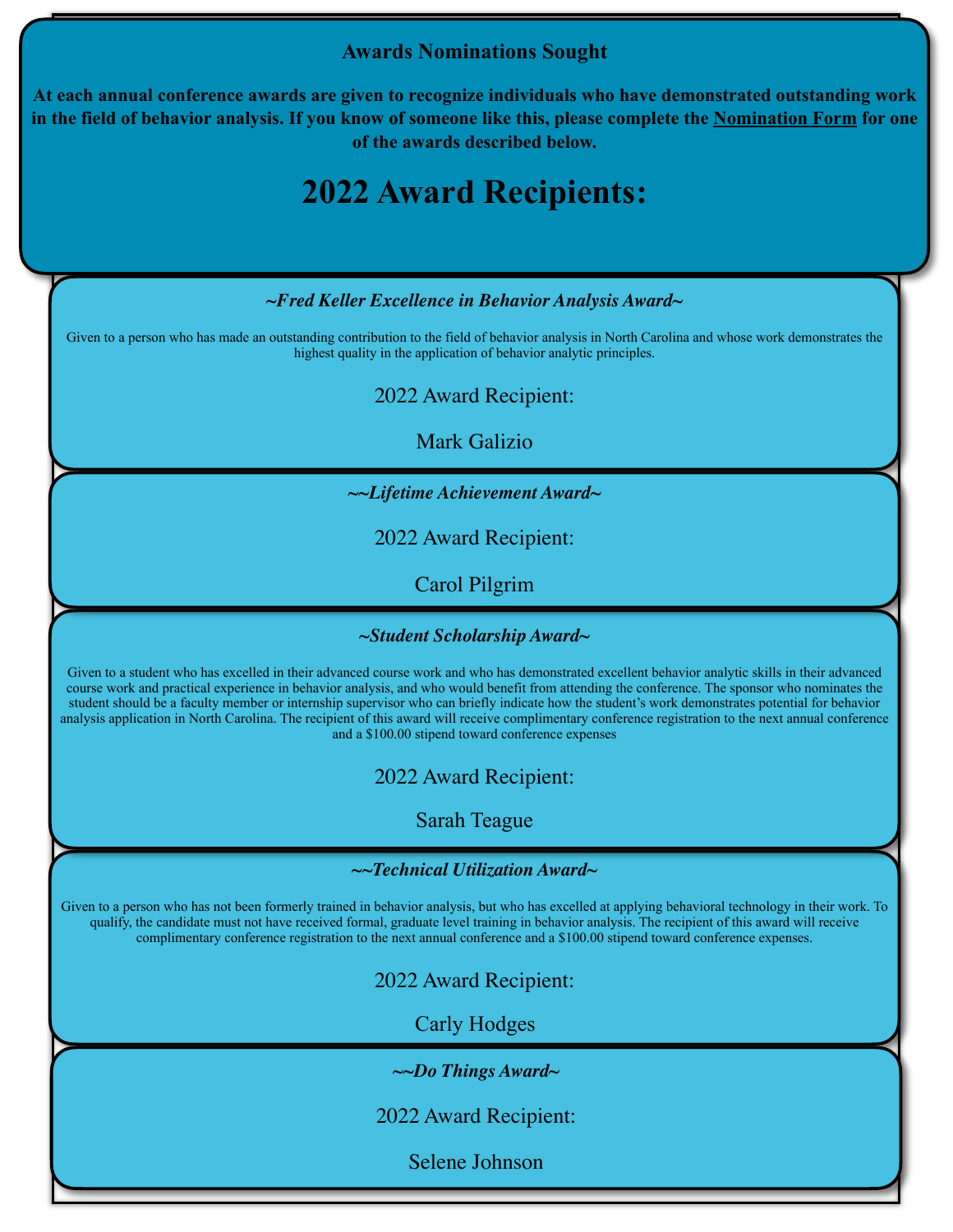May 6, 2022

### Submit an Article for the

### NCABA Newsletter

~Have you had success with a technique?~ ~Have you had a well established technique fail? ~Do you have an idea that you want to share?~

The NCABA Executive Council would like to include articles in the newsletter on varied topics related to behavior analysis and the practice of behavior analysis in North Carolina.

Examples of appropriate topics are:

- innovative techniques
- case studies
- staff management/training/OBM issues
- legal and legislative issues (e.g., BCBAs in NC)
- theoretical topics
- educational applications
- getting certified (BCBA, BCaBA)
- helpful tips for practitioners
- descriptions or reviews of North Carolina programs
- utilizing behavior analysis
- reviews or applications of books or articles related to behavior analysis
- experimental analysis

The NCABA newsletter will typically be published quarterly in March, June, September and December. For your submission to be considered it should be received by the 15th of the month prior to the publication month. The NCABA Executive Council reserves the right to accept, reject, or request revisions to any article submitted for the NCABA newsletter.

Articles should be in Word format and should be emailed to help@nc-aba.com as an attachment.

### Meet your new **2022 NCABA Board Members**

My name is **Haja Jallow-Konrat,** I currently live in Fayetteville NC and I have been a BCBA since 2013. I am the owner and Director of ABA at Caring Hearts Behavioral Services LLC where we provide ABA to individuals on the spectrum. Our focus is on military families, but we are open to providing services to non military families as well. I was recently elected as *Vice President* of the NCABA and I am excited to learn from those who have been on the board, and hopefully be able to make lasting change. Some of my interests outside of ABA are my family, I am fortunate to

have my mom and sister here in Fayetteville.

Hello, my name is **Liz Thuman**. I currently attend the University of North Carolina Wilmington as a third-year PhD student under the mentorship of Chris Hughes. My primary areas of research includes the experimental analysis of punishment, in particular the mechanisms underlying the effects of timeout from positive reinforcement and contingent work procedures. I have additional research interests in supervision practices, as well as resurgence of academic responding. Clinically, I am interested in the assessment and treatment of severe challenging behavior in pediatric populations.

 I was recently elected *Student Board Representative* of NCABA, and in this role I hope to learn about the business affairs of conference planning from new and returning board members. One goal of mine as the Student Rep is to increase student involvement and attendance at the upcoming annual conference.

 Outside of ABA, I enjoy spending time at the beach, listening to live music, and exploring new places.

Hello My name is **Janis Krempa**. I have been a BCBA since 2003 and currently live in Raleigh. I was recently elected to NCABA as Member-At- Large. In this role, I am looking forward to becoming more active in the NCABA events and having the opportunity to get to know other board members, other NCABA members, and other members of the ABA community. One of the things I am most looking forward to in this role is learning more about ABA in North Carolina and advocating for more access to quality services.

Clinically, I am interested in supervision, strengthening parent-clinician partnerships, and professional development for recently certified BCBAs.

Outside of ABA, I enjoy being outdoors (just ask my family- I'm known for saying "Let's go outside" more than once a day!) and learning calligraphy.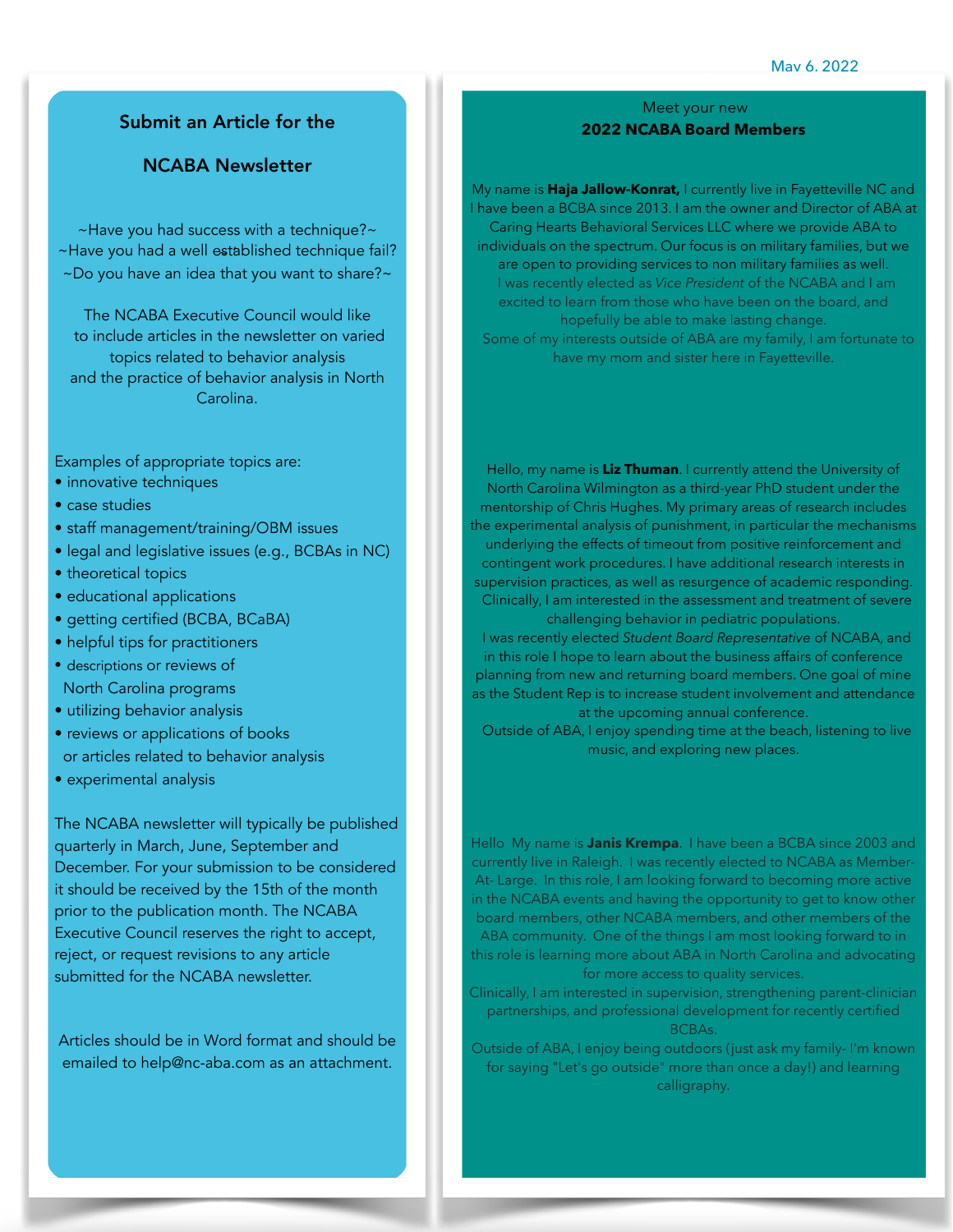# **33rd Annual Conference**





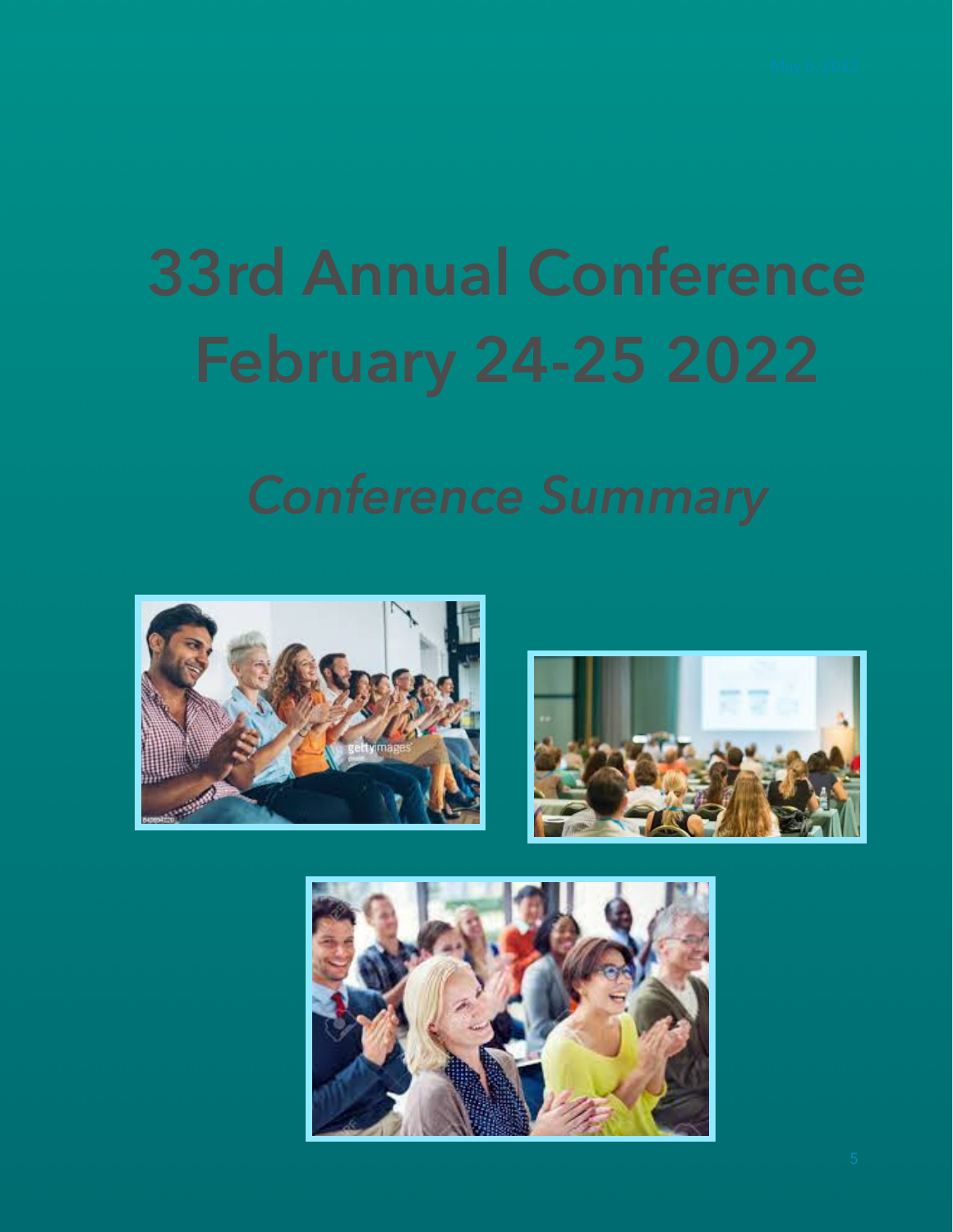On behalf of the NCABA Executive Council, I would like to thank our attendees, speakers and membership for supporting our 33rd Annual Conference which was held virtually on February 24-25th, 2022. Moving to a virtual conference was a difficult decision and we are grateful that our membership demonstrated overwhelming support.

We had over 400 registered attendees who had the opportunity to learn from invited speakers who presented on a variety of topics. We appreciated our speaker's willingness to shift to a virtual format and provide our members with such valuable information such as a trauma-informed behavioral support (Camille Kolu, PhD, BCBA-D, Cusp Emergence), discourse and radical behaviorism (Carol Pilgrim, PhD, University of North Carolina-Wilmington), feasibility research (Cynthia Anderson, PhD, BCBA-D, May Institute), assessing challenging behavior (Shanun Kunnavatana, PhD, BCBA-D, Easterseals UCP of NC and VA), quality feedback in supervision (Nicole Gravina, PhD, BCBA-D (University of Florida), programming for generativity (Danielle LaFrance, PhD, BCBA-D (West for Elemy), contingencies of joy (Shahla Alai-Rosales, PhD, BCBA-D, LBA (University of North Texas), and motivating operations (Caio Miguel, PhD, BCBA-D (California State University, Sacramento).

We thank each and every one of you for your attendance at the 33rd Annual Virtual Conference. Because of your continued support, our speakers were able to deliver meaningful content and promote research within the field of behavior analysis. Our speakers did an outstanding job of delivering meaningful and important content to our attendees. NCABA was able to offer both NCPA and BACB continuing education credits, including supervision and ethics credits. Up to 12 BACB credits were available to participants (inclusive of 4 ethics credits and 3 supervision credits) as well as up to 12 NCPA credits (inclusive of 4 ethics credits). A total of 414 registrants participated in the 2022 conference. This was an increase of more than 100 additional participants than our 2021 virtual conference which included 311 registrants. NCABA was thrilled with the high level of participation and attendance given that the conference was being held virtually.

During the opening of our conference awards were presented to several well-deserving individuals. Selene Johnson (ABC of NC) was awarded the NCABA "Do Things" Award; Mark Galizio (University of North Carolina Wilmington) was awarded the Fred Keller Excellence in Behavior Analysis Award; Carly Hodges (Little Steps, Big Leaps) received the Technical Utilization Award, and Sarah Teague (Complete ABA) received the Student Scholarship Award. Dr. Carol Pilgrim was also honored with a Lifetime Achievement Award.

The NCABA Student Representative, Alaina Swick (University of North Carolina Charlotte), organized an excellent student symposium for this year's conference, including presentations by Sarah Hayes (East Carolina University), Amber Flannigan (East Carolina University), Melissa Tapp (University of North Carolina Charlotte), Janet Sanchez Enriquez (University of North Carolina Charlotte), and Alanna Ferguson (University of North Carolina Wilmington).

Despite the virtual nature of this year's conference, this year's annual business meeting was well-attended. The status of licensure for behavior analysts in North Carolina was discussed, with a presentation made by Selene Johnson, who chairs the North Carolina Licensure Board. The newly elected officers were announced and are listed on our website, along with a link that members can use to contact them by email. The Board welcomes Haja Jallow in the position of Vice President, Janis Krempa in the position of Member at Large, and Elizabeth Thuman into the position of Student Representative. Leigh Ann Strain was re-elected into the position of Secretary.

Deserving a special thank you and acknowledgement are Jamie Clary, Ruth Hurst, Fred Spooner, Duke Schell, Selene Johnson and Sarah Pope who serve non-voting but essential functions for the NCABA Board. Jamie Clary serves as our NCABA Web Editor, Ruth Hurst serves as our liaison to NCPA, Sarah Pope serves as our ABAI liaison and ACE Coordinator, Selene Johnson serve as our Community Liaison, and Fred Spooner and Duke Schell serve as Senior NCABA Board Advisors. We want to sincerely thank out-going board members Callie Plattner (Past President) and Jacqueline Hamilton for all they have done to support and advance NCABA during their terms.

On behalf of the entire NCABA Executive Council, thank you and we look forward to seeing you in person at our 34th Annual Conference in Winston-Salem!

Monique Baker, Past-President